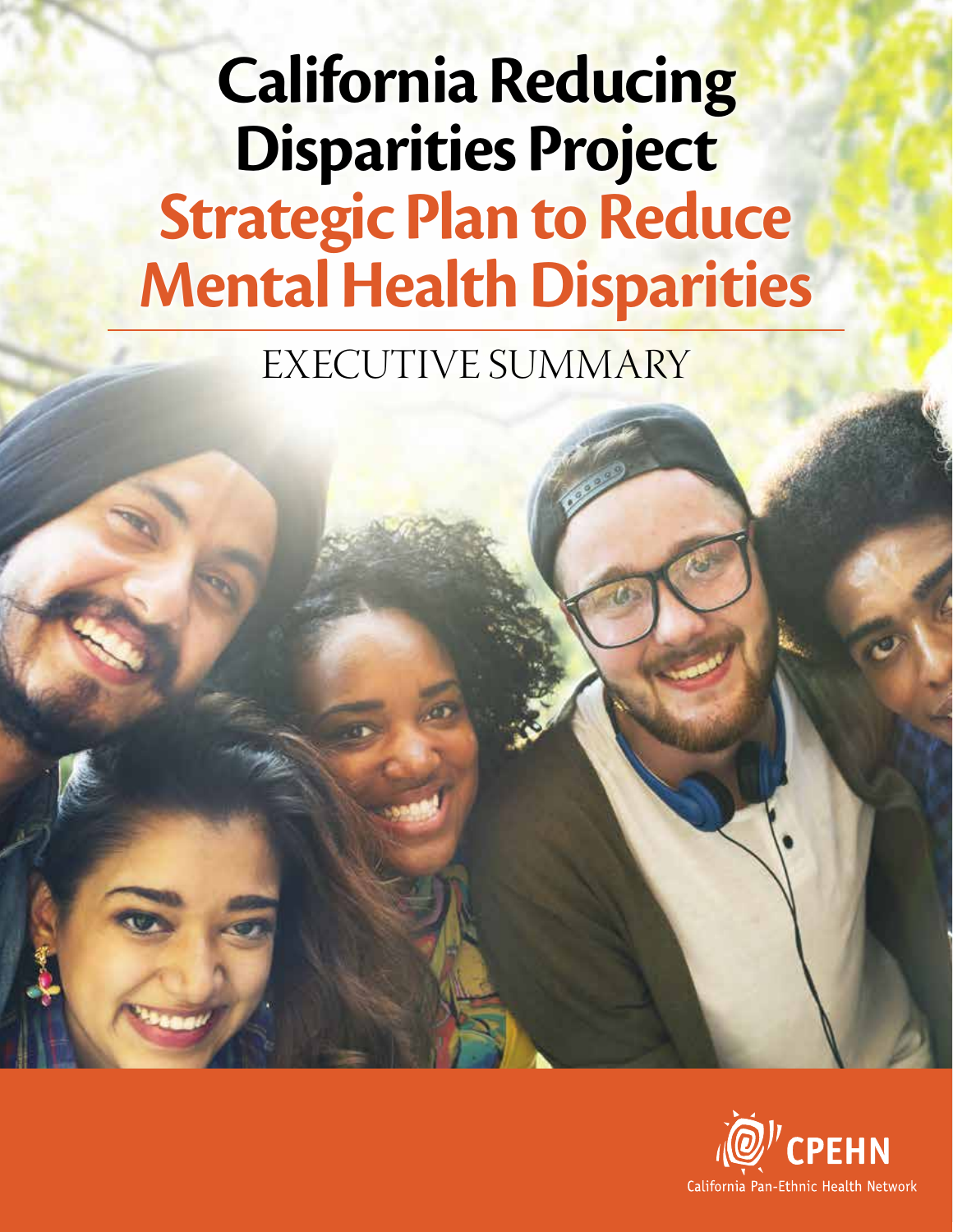### **Introduction and Background**

The *Strategic Plan to Reduce Mental Health Disparities*  was developed between 2012 and 2015 by the California Pan-Ethnic Health Network (CPEHN) with our partners representing diverse populations in California. The *Strategic Plan* is part of the California Reducing Disparities Project (CRDP), which is funded through the Mental Health Services Act (MHSA, or Proposition 63).

The CRDP was launched in 2009 and focuses on five populations, including African Americans; Asians and Pacific Islanders (API); Latinos; Lesbian, Gay, Bisexual, Transgender, Queer, and Questioning (LGBTQ) communities; and Native Americans. In addition, a statewide coalition was funded to advocate for these populations and others, including Arabic-speaking, Russianspeaking, Armenian, and the Deaf and Hard of Hearing community.

The *Strategic Plan* is a community-driven and communityauthored document that provides a roadmap for reducing mental health disparities in unserved, underserved, and inappropriately served communities.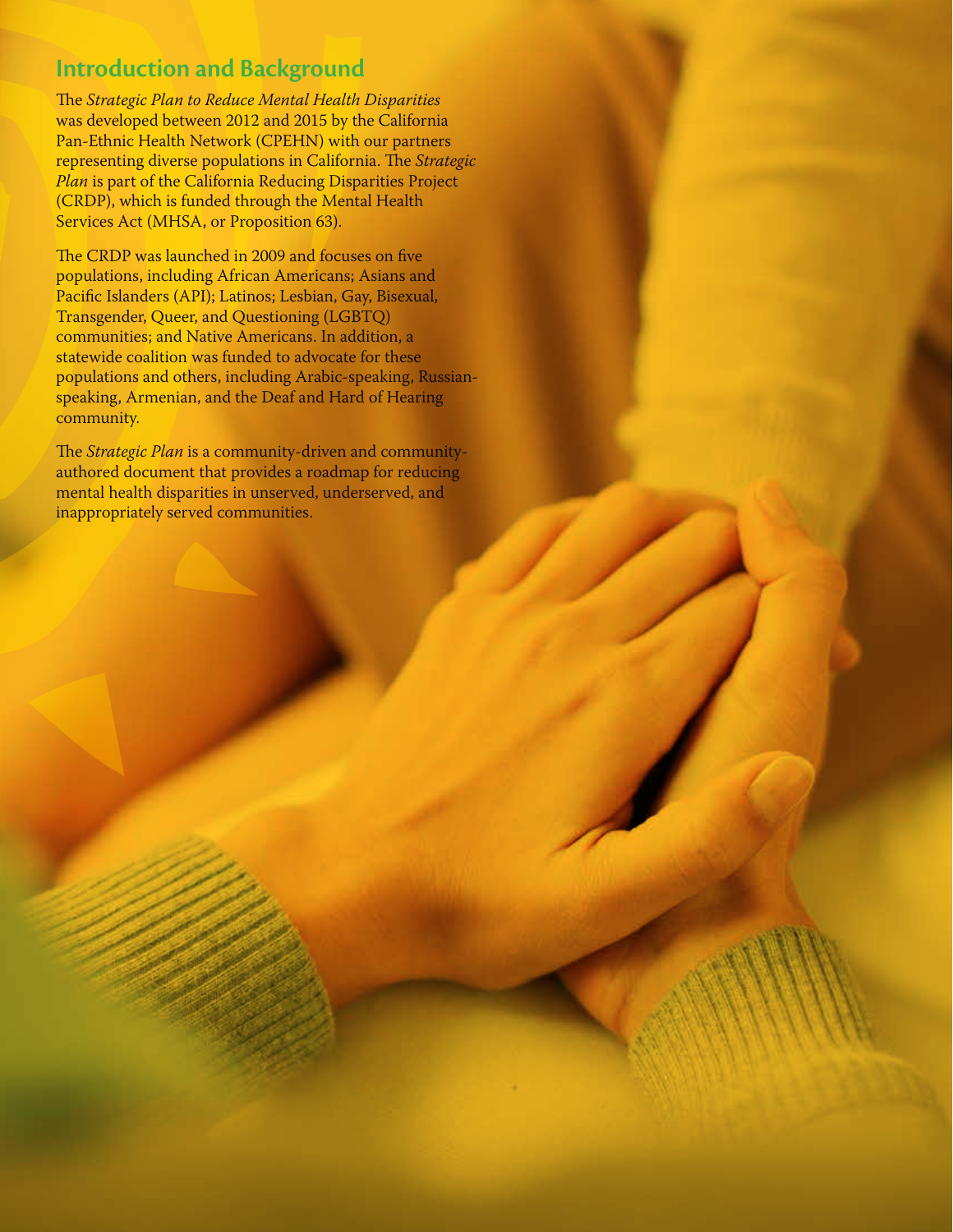## **The Need to Address Mental Health Disparities**

California's diversity is one of the state's greatest assets. Communities of color represent nearly 60% of the state's population, with Latinos being the largest group at 39%, Asians at 13.1%, African Americans at 5.7%, and Native Americans and Native Hawaiian/Pacific Islanders both at 1%. As California's diversity grows, the State has a increasing responsibility to address inequities in both physical health and mental wellbeing. The five CRDP populations – African American, Latino, Native American, Asian and Pacific Islander, and Lesbian, Gay, Bisexual and Transgender – have historically been challenged in obtaining optimal mental health, despite a mental health system that's expected to provide adequate and appropriate services to all persons, regardless of our race, ethnicity, nativity, gender, age, sexual orientation, or gender identity. In addition, many communities remain underserved, such as the homeless, Limited English Proficient, persons with disabilities, immigrants and refugees, and those living in rural areas.



Disparities in diagnosis of illness and access to mental health services are found in all races, ethnicities, genders, sexual orientations, gender identities/expressions, and across the lifespan, including transition-age youth, transitional aging adults, and elders. A history of racism, bigotry, heterosexism, transphobia, ageism, and other discrimination in the United States is a constant source of stress which can lead to feelings of invalidation, negation, dehumanization, disregard, and disenfranchisement. For some populations, laws and policies enacted over the past 400 years have resulted in mental health stressors passing from generation to generation. Discrimination based on language and cultural assimilation adds significant stress in many populations. Due to stigma, discrimination, prejudice, and rejection, LGBTQ individuals face stress every day, and for many, across a lifetime. Efforts are needed to increase cultural understanding on the societal level to help create environments where everyone can live with dignity, respect, and equal rights.

## **Community Assets to Reduce Disparities**

Communities of color are addressing disparities in many ways. Using innovative, community, and culturally-rooted methods, people of color are building on their strengths to reduce barriers in areas including stigma, discrimination, language barriers, access to quality health care, social and environmental conditions that hamper health, and a lack of data collection. For information on how communities are addressing these key barriers, see the full Strategic Plan or the individual population reports that were the basis for the Strategic Plan.

## **Community Plan to Reduce Disparities in Mental Health**

The strategic plan provides community-driven direction to transform California's public mental health system and reduce disparities in racial, ethnic, and LGBTQ communities. It identifies strategies to improve access, services, and outcomes for unserved, underserved, and inappropriately served populations. These recommended actions are organized into overarching themes, goals, and strategies. The four overarching themes must be addressed at the state, county, and local levels. The five goals will move us toward a system where all communities are afforded quality, accessible, and culturally and linguistically appropriate services. The goals are accompanied by 27 strategies that provide specific recommendations for moving forward.

#### **Overarching Themes**

In order to address disparities in California, policymakers must address cultural and linguistic competence, capacity building, data collection, and the social and environmental factors that impact health. State agencies should prioritize these issues at every level and in all MHSA-related programs.

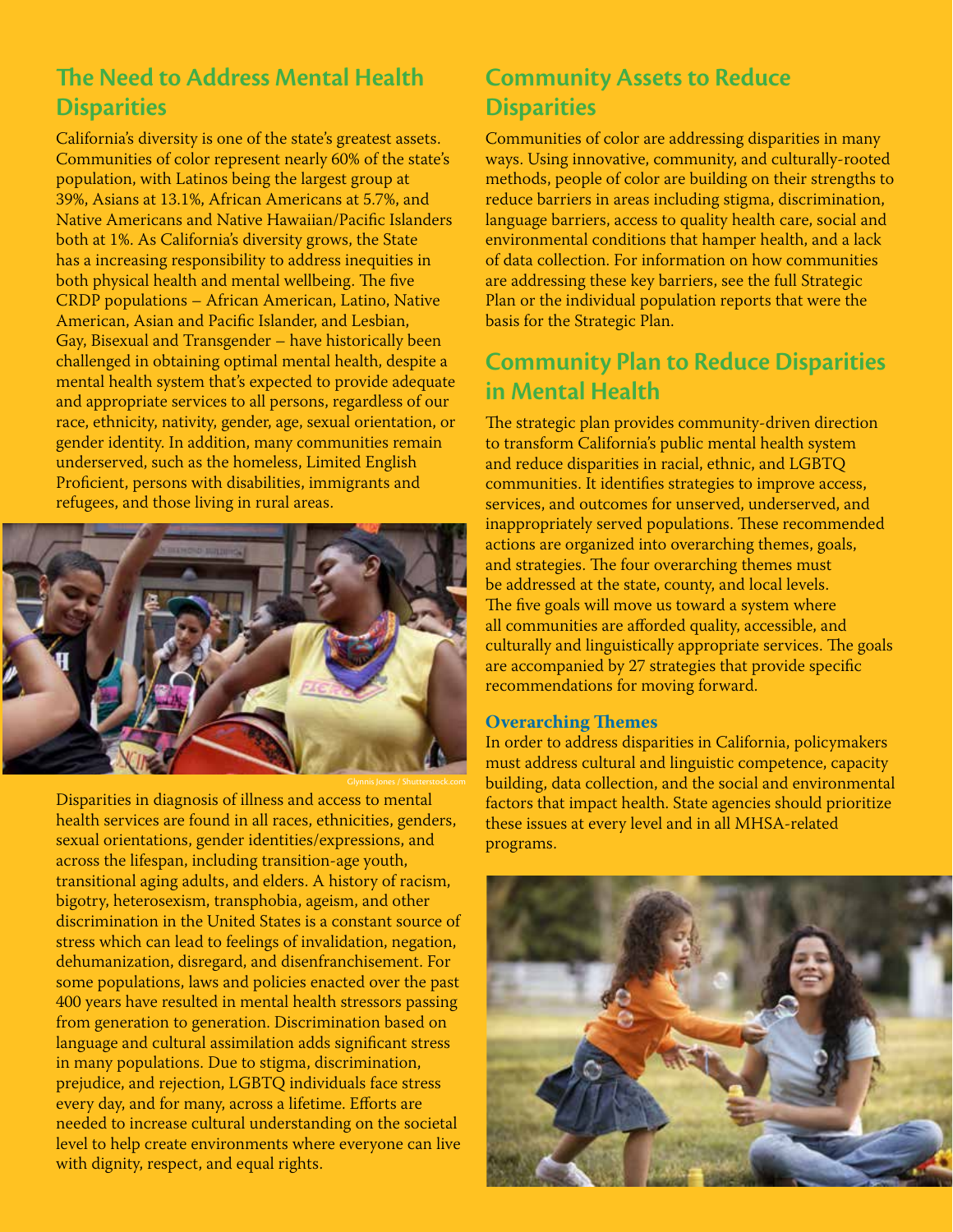A comprehensive approach to cultural, linguistic, and LGBTQ competence is vital for improving mental health in underserved populations. A culturally competent health care system provides care to consumers with diverse values, beliefs, and behaviors, and tailors services to meet consumers' social, cultural, and linguistic needs. Cultural competence is an ongoing process that evolves as we gain experience and knowledge of the cultures and communities around us. Ways to incorporate cultural competency include: improve culturally and linguistically appropriate community outreach and engagement; collaborate with community organizations and Native American tribes that can effectively engage their populations; provide cultural competence staff training; adhere to cultural competency standards; implement cross-cultural competency training that focuses on the intersection of identities; and consider the needs of rural communities, veterans, the homeless, and other special communities.

**• Implement Capacity Building at All Levels:**

The state should build the capacity of community organizations in outreach and engagement, leadership, community participation in decisionmaking, and resource development and sustainability. Capacity building should help community organizations apply for funds, conduct the work, and evaluate the outcomes of disparities reduction initiatives. We must also build the capacity of State departments and agencies, county departments of mental health, and other partners to work better with and understand the needs of local, community, and grassroots organizations.

• **Improve Data Collection Standards at All** 

**Levels:** The state should make improvements to policy and systems to ensure appropriate data collection, disaggregation, analysis, and reporting for all underserved populations at the state, county, and local levels to help identify disparities and develop strategies to address them. In particular, for communities of color and LGBTQ communities, disaggregated data is necessary to identify disparities within subgroups of each population. Measures for race, ethnicity, culture, language preference, sexual orientation, gender identity, and age should be developed for data collection and reported at the State and county levels.

**• Address the Social and Environmental Determinants of Health:** We must address social and environmental factors that impact our daily lives. Education, employment, and income directly influence access to social and economic resources.

Higher incomes relieve the stress of having to decide between seeking services and feeding your family. In addition, the environment also shapes our communities' health. The safer our communities, the more likely we will walk or bike in our neighborhood and socialize with our neighbors. Conversely, the fear of violence—real or perceived—leads to increased isolation, psychological distress, and prolonged elevated stress levels. A comprehensive approach to reducing mental health disparities must take into account social and environmental stressors and find ways to address them so that everyone has the opportunity to lead a healthy life.



Glynnis Jones / Shutterstock.com

#### **Goals and Strategies**

**Goal 1. Increase Access to Mental Health Services for Unserved, Underserved, and Inappropriately Served Populations:** The first step in reducing disparities in mental health is making services more available to those in need. The State and county departments of mental health and their funding mechanisms can increase the availability of services and make it easier for community members to access them by expanding options and locations of services; providing assistance to make it easier to get to services; bringing services to the community; and making sure that those seeking services know where to find them.

**1. Increase Opportunities for Co-Location of Services and Integration:** Locating mental health services in community facilities, faith-based organizations, cultural centers, and other entities where people are comfortable will increase access and combat stigma. The CRDP Partners recommend that funders of existing mental health services – including the Department of Health Care Services (DHCS) and county departments of mental health – coordinate and partner with networks of providers and community entities to improve mental health outcomes.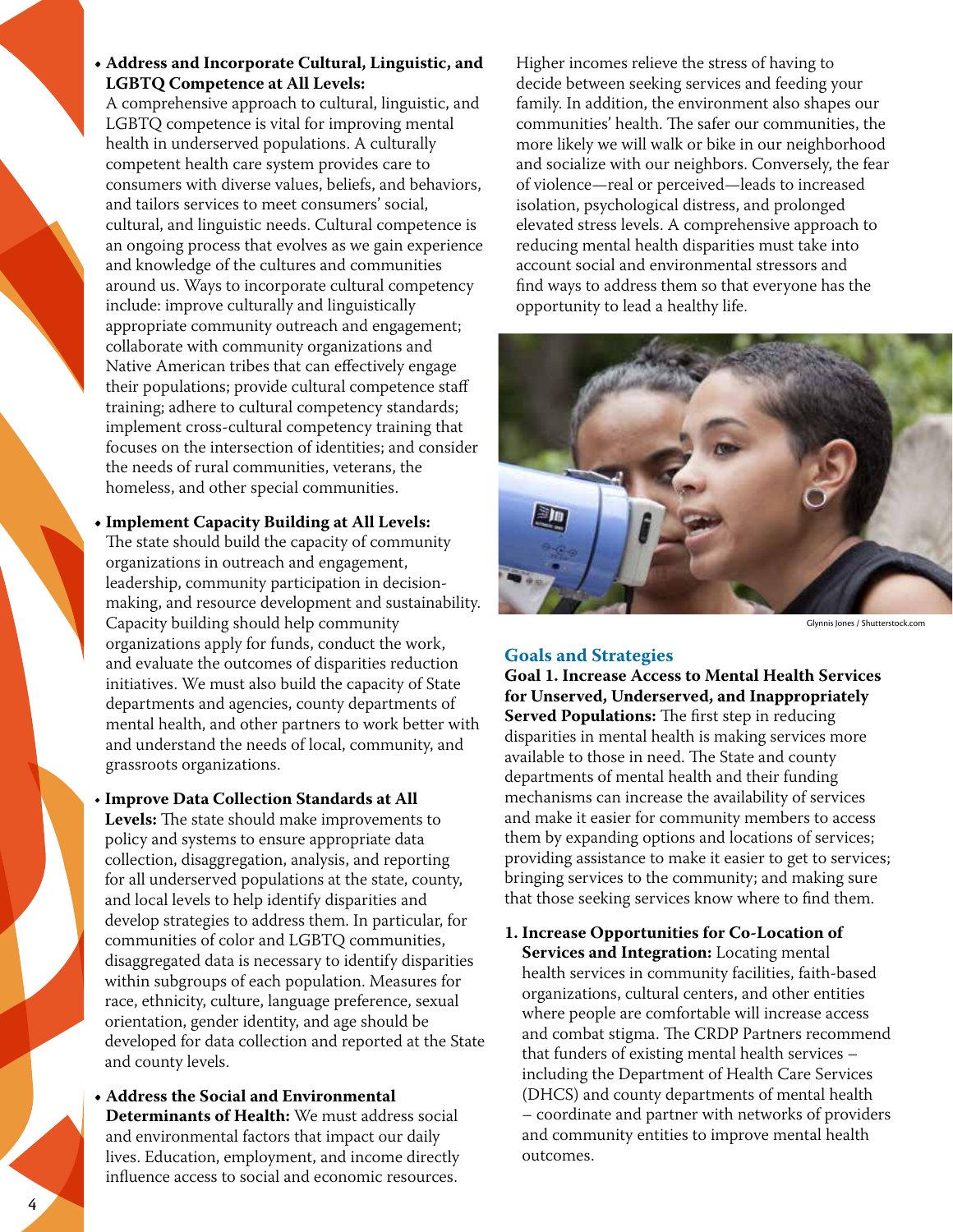- **2. Develop Resource Guides to Facilitate Access to Services:** The CRDP Partners recommend the State legislature allocate resources to the California Department of Public Health (CDPH) Office of Health Equity to fund community-based organizations to develop new or update existing statewide resource guides to ensure that community members know where they can go for culturally and linguistically appropriate services.
- **3. Elevate Schools as Centers for Wellness in the Community:** The state's public schools – elementary, high school, community college, and public universities – can be a valuable asset when developing ways to improve mental health in children and adolescents by adequately screening, detecting, and diagnosing potential mental health issues. The CRDP Partners recommend that the MHSOAC facilitate a conversation between the California Department of Education, CDPH, DHCS, and other stakeholders to ensure that current funding for school-based mental health services, such as the Early Periodic Screening, Diagnosis, and Treatment Program and other statewide projects, are reaching the communities with greatest need.
- **4. Ensure Ancillary Services are Eligible for Reimbursement:** To improve access to necessary mental health services, the CRDP Partners recommend OHE in partnership with key federal and state stakeholders convene a meeting to discuss clarifying or modifying requirements to allow service providers to be reimbursed through Medi-Cal for ancillary services that support community engagement, such as transportation, particularly in rural communities; interpretation and translation of documents; peer- to-peer support; cultural competence and other training; and after-hour services.
- **5. Create a Culturally Competent Justice System:** With increasing cases of profiling and brutality by law enforcement across the country, we see a need to ensure that law enforcement – police and peace officers, judges and court personnel, and prison and jail staff – are trained to be culturally competent, to recognize the inherent racial bias that communities of color face, and to recognize individuals with mental illness and how to appropriately serve them. The CRDP Partners recommend that the California Department of Justice mandate cultural competence training for all personnel, especially frontline staff working directly with the community.
- **6. Prioritize Prison Re-Entry and Post-Diversion Efforts:** Many people of color and LGBTQ individuals have their first contact with the mental health services in the prison system, and face great challenges in securing housing, employment, and health care when released. To improve mental health treatment for those returning from prison through release or state hospitals, the CRDP Partners recommend county departments of mental health and local sheriff departments, in collaboration with the State Department of Corrections, recognize the role mental illness plays in many offenses and how the mental health system can help rehabilitate former offenders.
- **7. Fund Culturally Competent and Linguistically Appropriate Outreach:** Comprehensive culturally and linguistically appropriate outreach is necessary to engage all communities in efforts to improve mental health services in California. The CRDP Partners recommend the State legislature allocate additional resources to DHCS, and the MHSOAC provide oversight, for a project to develop culturally, linguistically, and LGBTQ appropriate PEI outreach materials through CalMHSA's statewide stigma and discrimination reduction project, prioritizing community organizations and experts.

**Goal 2. Improve the Quality of Mental Health Services for Unserved, Underserved, and Inappropriately Served Populations:** Services must not only be accessible, but also of the highest quality and meet the needs of the communities. State agencies and local departments of mental health must ensure that services are culturally and linguistically competent and have staff that reflects the community being served.

- **8. Build and Sustain a Culturally, Linguistically, and LGBTQ Competent Workforce:** To improve the cultural and linguistic competence of mental health services, the CRDP Partners recommend that the state legislature fund OSHPD to focus on creating and supporting a well-trained and culturally, linguistically, LGBTQ-responsive workforce, through promoting careers to youth and parents; ensuring cultural competency training in mental health career training; resources for staff to attend training; and expanded opportunities for community health workers.
- **9. Ensure Culturally, Linguistically, and LGBTQ Competent Services:** In order to have culturally, linguistically, and LGBTQ appropriate services, the CRDP Partners recommend local service providers work with the target population to develop culturally and linguistically competent programs based on community-defined evidence.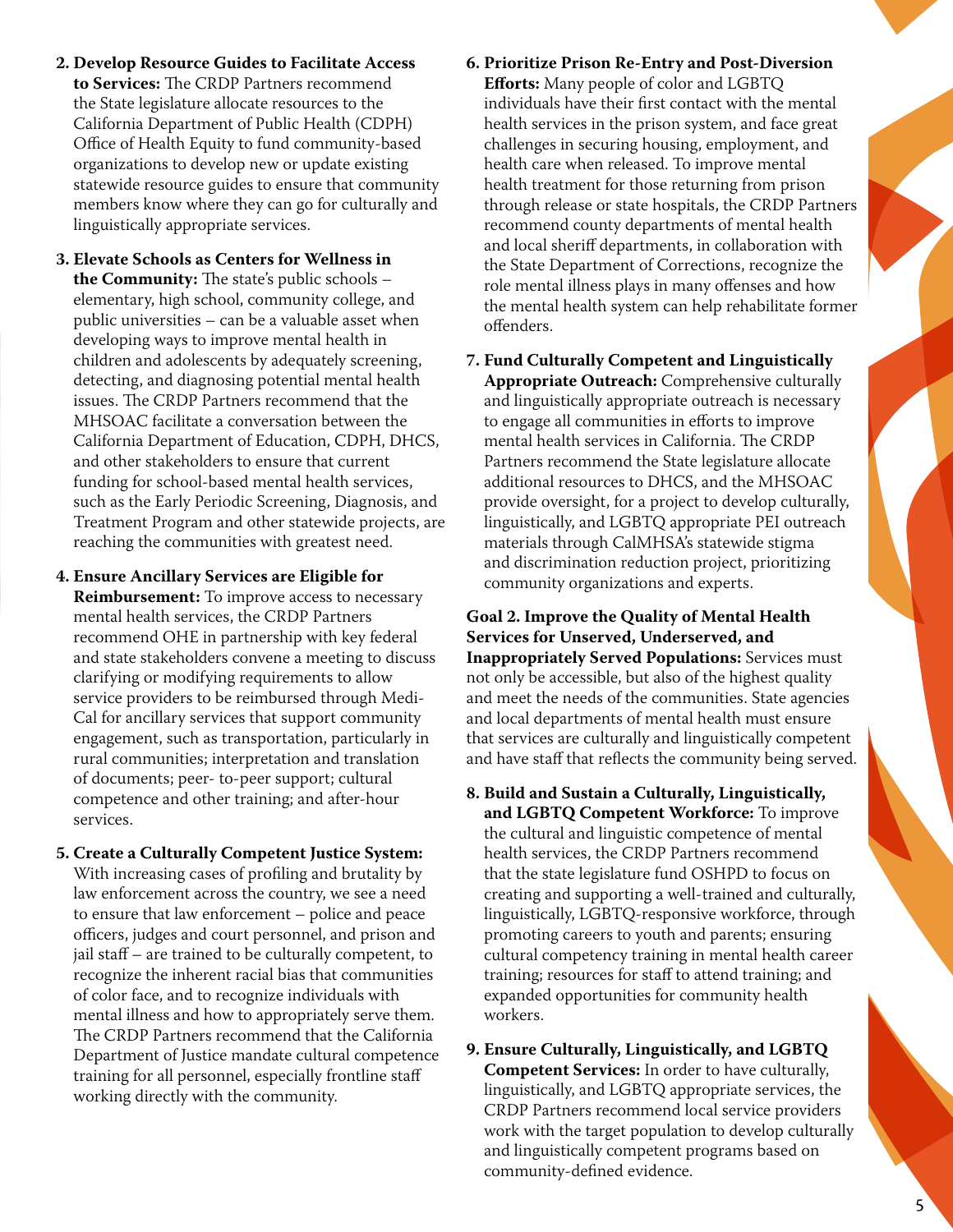**10. Ensure Linguistic Access to Mental Health Services:** The CRDP Partners recommend the State legislature provide additional resources for DHCS to fund – and county departments of mental health and local service providers to implement – comprehensive approaches to improve linguistic access for all clients of all MHSA-funded programs.

**Goal 3. Build on Community Strengths to Increase the Capacity of and Empower Unserved, Underserved, and Inappropriately Served Communities:** Access to quality services means nothing without the community engaged in local mental health programs. The State and local service providers must offer community members the tools, information, and opportunities to be involved in the development, implementation, and evaluation of services on a statewide and local level; and to be engaged in policymaking at a local and statewide level.

- **11. Engage Spiritual Leaders, Healers, and the Faith-Based Community:** The CRDP Partners recommend the State legislature fund the Office of Health Equity to support a statewide consortium of faith-based organizations and other spiritual leaders to develop and implement pathways to wellness, reduce mental health stigma, and advocate for the importance of spirituality in reducing mental health disparities.
- **12. Working with Parents, Foster Parents, and Families to Reduce Disparities:** Parents and foster parents should help to ensure that adolescent mental health needs are met. The CRDP Partners recommend county departments of mental health educate parents and foster parents about the availability of free or low-cost academic and mental health services through classes or seminars.

#### **13. Support Community Involvement and**

**Engagement:** The CRDP Partners recommend local Boards of Supervisors generate and sustain community involvement and engagement through local Mental Health Boards to ensure buy-in, change attitudes about mental health, and improve programs and services. The CRDP Partners ask the state legislature to make resources available to the MHSOAC to support and enhance recruitment of underserved communities for local mental health boards, particularly from the five targeted populations and/or other unserved, underserved, and inappropriately served racial/ethnic/cultural populations of various age groups.

#### **14. Go Beyond Community Engagement:**

Providers must earn and establish credibility in the community not just by engaging and serving community members, but also by advocating for their needs in ways that will improve overall wellness. Service providers should have Boards of Directors and/or Advisory Boards that reflect the racial, ethnic, and LGBTQ composition of the community the provider serves.

## **15. Develop and Support Community Leadership:**

The CRDP Partners recommend the CDPH Office of Health Equity identify community and faith leaders within each of the targeted populations to serve as expert advisors on reducing disparities.



a katz / Shutterstock.c

**Goal 4. Develop, Fund, and Demonstrate the Effectiveness of Population-Specific and Tailored Programs:** The State must make a commitment to support, research, implement, and evaluate community-defined approaches such as those identified in the five population reports in order to reduce disparities. This support should go beyond funding available through CRDP Phase II and apply to all MHSA-funded programs.

**16. Establish a Network of Community Health Workers and Indigenous Healers:** The CRDP Partners recommend the State fund and prioritize efforts to strengthen and replicate communitybased practices that are effective within each population. County departments of mental health should fund and support the identification and recognition of community health workers, community healers, and indigenous/nontraditional practitioners to ensure an effective, culturally-appropriate mental health and primary care integrated care structure.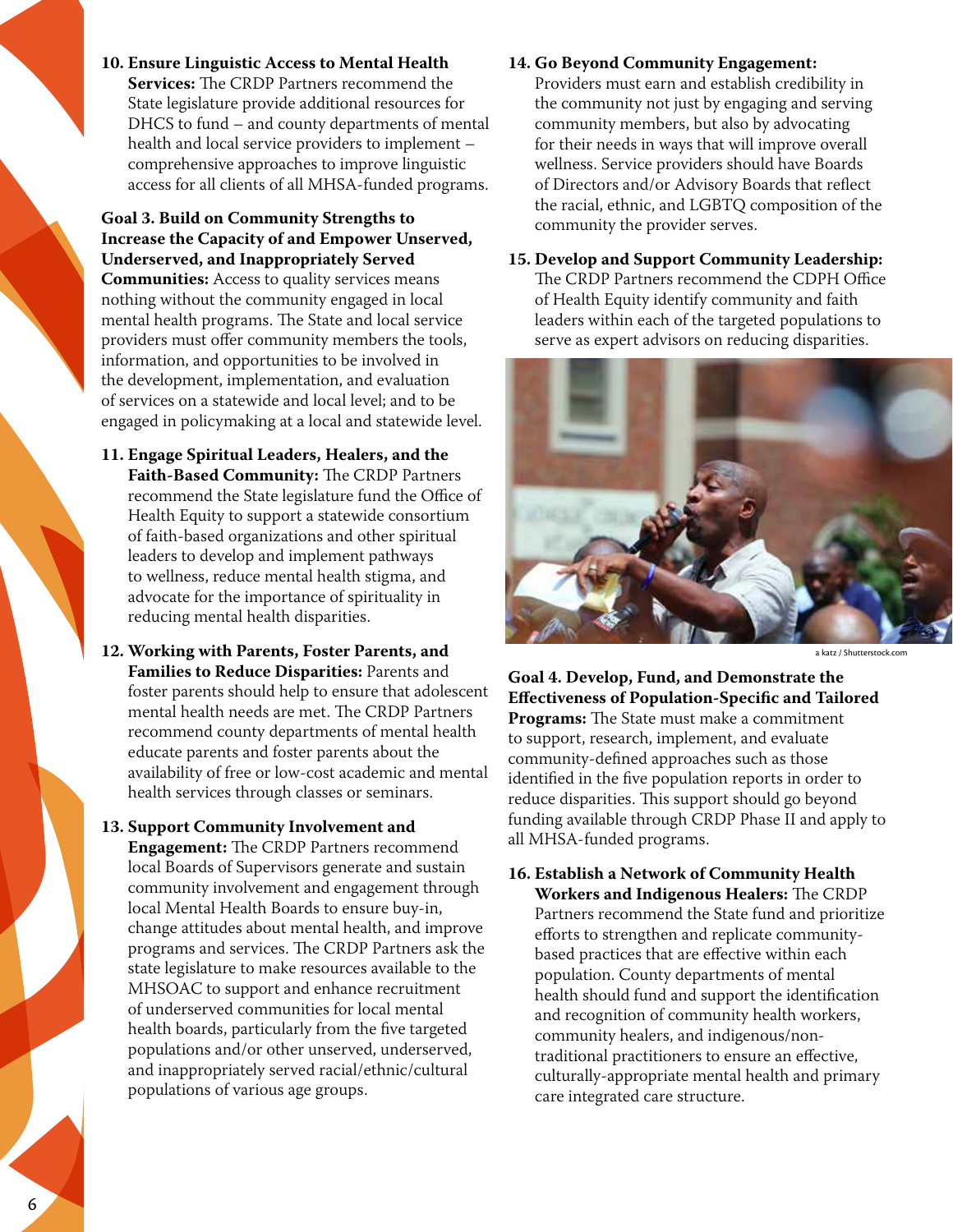**17. Fund Culturally-Specific Research:** The CRDP Partners recommend the State legislature allocate resources to OHE for additional community-based research to identify effective community-defined approaches to sustain and expand mental health services, similar to the work undertaken during Phase I of the CRDP.

**18. Develop Culturally-Specific Mental Health Practice Models:** The CRDP Partners recommend the State legislature provide further resources to OHE to fund the implementation of additional community-level, population-specific practices, like those to be funded and evaluated during Phase II. Particular effort should be made to reach areas of the state not addressed during Phase II, including rural communities.

- **19. Allocate MHSA Prevention and Early Intervention Funding According to Community Need:** The CRDP Partners recommend DHCS, CBHDA, and the MHSOAC work together to develop methods to quantify community need to be used to determine all future MHSA funding, including PEI initiatives.
- 2**0. Conduct Culturally-Congruent Evaluation of Community-Defined Practices:** The CRDP Partners recommend the State and county departments of mental health ensure that they are adequately supporting community-based evaluation of current mental health services, including Phase II of the CRDP and all MHSAfunded programs.
- **21. Develop a Simplified and Streamlined Process for Recognizing Evidence-Based Practices:** The CRDP Partners recommend that OHE convene a task force of key stakeholders, including federal CMS representatives, DHCS, CDPH, the MHSOAC, CBHDA, culturally-congruent evaluators, and community members, to identify or develop a mechanism whereby community-defined practices that have been shown, through the CRDP Phase II process, to be effective can be eligible for Medicaid reimbursement in California.

**Goal 5. Develop and Institutionalize Local and Statewide Infrastructure to Support the Reduction of Mental Health Disparities:** To build on the momentum of CRDP Phase I, the State and county departments of mental health must develop an infrastructure that ensures all MHSA-funded programs incorporate and implement the recommendations, strategies, and promising practices in the five population reports. This support should develop and

sustain community engagement and empowerment structures on a state, regional, and local level; engage community members with knowledge of underserved populations and disparities reduction efforts in the planning, implementation, and evaluation of Phase II; and build the capacity of local community members and organizations indigenous to underserved populations to collaborate with county departments of mental health and advocate for systems change on the local and statewide level.

- **22. Engage Community in the Implementation of the California Reducing Disparities Project:** Many local Mental Health Boards and their committees need more robust representation from unserved, underserved, and inappropriately served communities with knowledge and expertise in disparities reduction – communities that need to be represented in work groups to support the strategies in this plan. The CRDP Partners recommend the State legislature make available resources to the MHSOAC to support and enhance recruitment of representatives of underserved communities on local mental health boards, particularly for community capacity building and comprehensive, multilingual outreach and education.
- **23. Replicate Models for Community Engagement on the Local Level:** The CRDP Partners recommend county mental health departments and county mental health boards develop and utilize existing community engagement models, such as those developed by CRDP Phase I Strategic Planning Workgroups, to involve unserved, underserved, and inappropriately served communities in local policy, program planning, and the evaluation of MHSA-funded programs.

**24. Collaborate with Existing County Reducing Disparities Efforts:** In order to ensure that unserved, underserved, and inappropriately served communities gain equitable access to MHSAfunded programs and services, the CRDP Partners recommend counties work collaboratively with community organizations and partners that they may not traditionally work with to adopt and implement the community-defined strategies from this plan and the five population reports.

#### **25. Develop New Community/County**

**Partnerships:** The CRDP Partners recommend county mental health departments work more closely and develop partnerships with communitybased organizations funded to implement the strategies identified for Phase II of the CRDP.